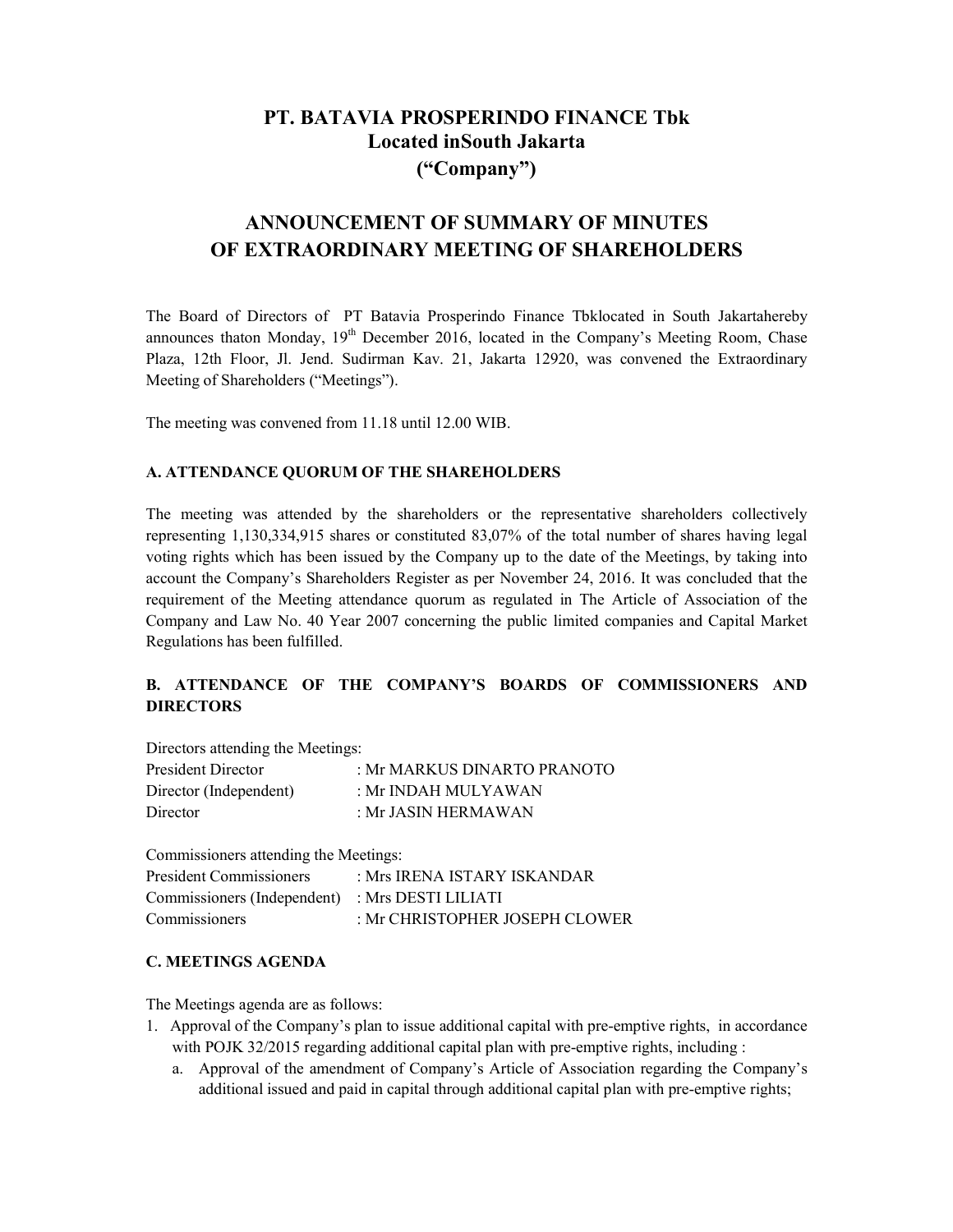- b. To grant authority to the Boards of Directors, with substitution rights, to undertake all necessary actions regarding the additional capital plan with pre-emptive rights, including but not limited to make or requestof required Notarial Deeds, lettersand documentations, to be present in front of regulator/authority including notary, to request to the regulator/authority for approval or to report to the regulator/authority the, in accordance with applied Regulations.
- 2. Affirmation of the composition of the Company's shareholders.
- 3. Change in the composition of the Company's Boards of Directors. (to refer as "Meetings").

#### **D. INTERVIEW SESSIONS**

The shareholders or the representative shareholders were given the opportunity to raise questions and/or give input for each of Meetings agenda; none noted.

#### **E. RESOLUTION MECHANISM**

Mechanism to adopt resolution in the Meetings was conducted by deliberation to reach consensus. But in the event that the deliberation to reach consensus cannot be reached then the resolution was conducted by voting.

#### **F. MEETINGS RESOLUTION**

The resolutions of the Meetings are as follows:

Meetings agenda point 1 until 3:

- There were no shareholders and representative shareholders voted disagree;
- There were no shareholders and representative shareholders voted abstain;
- All shareholders and representative shareholders voted agree;
- It was concluded that the Meetings resolution reached by consensus.

Meetings resolution :

#### **Point 1:**

- 1. To approve the additional capital plan of the Company, in issuance of new shares from the portfolio with the maximum amount of 300,000,000 (three hundred million) shares with nominal amount of Rp.100.00 (one hundredRupiah) per share, with issuance of pre-emptive rights regarding the Company's plan of additional capital with pre-emptive rights, in regards withapplied regulationsin the Capital Market, especially POJK 32/2015 regarding additional capital plan with pre-emptive rights :
	- a. To approve and amend clauses in the Company's Article of Associationregarding the additional issued and paid in capital related to Company's plan of additional capital with preemptive rights;
	- b. To grant authority to the Boards of Directors, with substitution rights, to undertake all necessary actions regarding the additional capital plan with pre-emptive rights, including but not limited to:
		- i. to undertake all necessary actions regarding the additional capital plan with pre-emptive rights;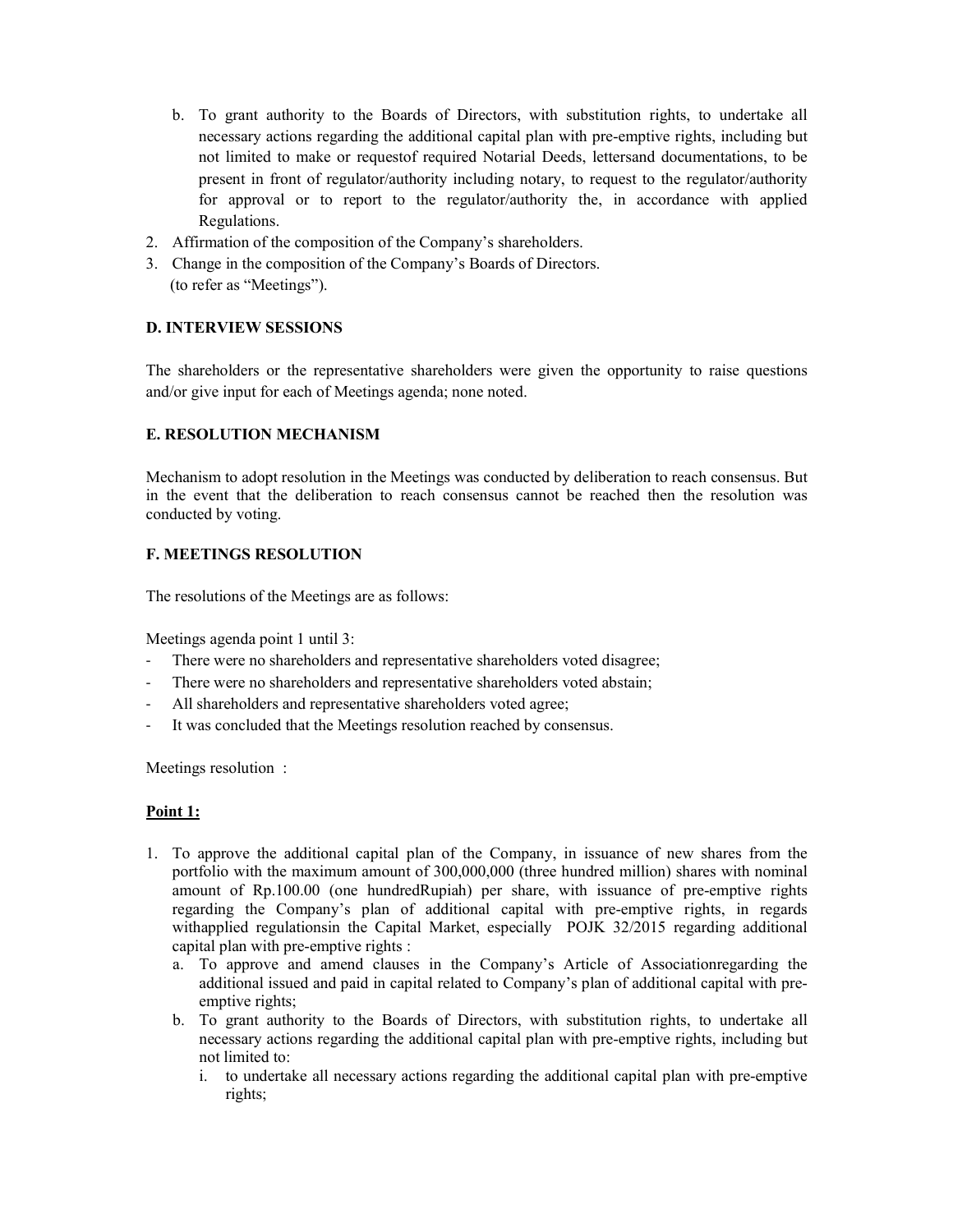- ii. to determine the numbers of shares issued,and additional issued and paid in capital after the additional capital with pre-emptive rights have completed;
- iii. to undertake all necessary actions regarding the additional capital plan with pre-emptive rights, without no excluded actions, all in regards with applied regulations in Capital Market;
- iv. to state all actions/decisions in notarial deeds in front of Notary, to amend and/or re-arrange clausesin article 4 paragraph 2 of the Company's Article of Associationor article 4 of the Company's Article of Association as a whole according tothe actions/decisions (including the affirmation of the composition of the Company's shareholders in the notarial deed if needed), in accordance with applied regulations, to make or request of required Notarial Deeds, letters and documentations, to be present in front of regulator/authority including notary, to request to the regulator/authority for approval or to report to the regulator/authority the, in accordance with applied Regulations.

#### **Point 2:**

- 1. A. To confirm, set and re-arrange the composition of the Company's Shareholders, in accordance with the Company's share ownership from the details of the shareholders used for this Meetingsor other date set by the Company's Boards of Directors, with the composition as follows :
	- a. Limited Company PT. BATAVIA PROSPERINDO MAKMUR, amounting to685,555,500 (six hundred eighty five million five hundred fifty five thousand five hundred) shares, with nominal amount of Rp. 68,555,550,000.00 (sixty eight billion five hundred fifty five million five hundred fifty thousand Rupiah), or 50.39% (fifty point thirty nine percent) from all shares issued by the Company;
	- b. Limited Company PT. BATAVIA PROSPERINDO INTERNASIONAL Tbk, amounting to444,779,300 (four hundred forty four million seven hundred seventy nine thousand three hundred )shares, with nominal amount ofRp. 44,477,930,000.00 (forty four billion four hundred seventy seven million nine hundred thirty thousand Rupiah), or 32.68% (thirty two point sixty eight percent) from all shares issued by the Company;
	- c. UOBKay Hian PTE LTD, amounting to100,100,000 (one hundred million one hundred thousand) shares, with nominal amount ofRp. 10,010,000,000.00 (ten billion ten million Rupiah), or 7.36% (seven point thirty six percent) from all shares issued by the Company;
	- d. Public, amounting to130,192,300 (one hundred thirty million one hundred ninety two thousand three hundred) shares, with nominal amount of Rp. 13,019,230,000 (thirteen billion nineteen million two hundred thirty thousandRupiah); represents shareholders, each with ownership below 5.00% (five percent), or amounting in total of 9.57% (nine point fifty seven percent) from all shares issued by the Company;

totaling to 1,360,627,100 (one billion three hundred sixty million six hundred twenty seven thousand one hundred) shares with nominal amount of Rp. 136,062,710,000.00 (one hundred thirty six billion sixty two million seven hundred ten thousand Rupiah).

B. To grand authority to the Boards of Directors, with the rights to substitute the rights to other person, to take all necessary actions regarding the decision, including but not limited to state all actions/decisions in notarial deeds in front of Notary, to amend and/or re-arrange the Company's Article of Association, in accordance with the Company's share ownership from the details of the shareholders used for this Meetings, as of November 24, 2016with the composition referring to point 1 above or other date set by the Boards of Directors, accordingly to inform the regulator/authority, and to undertake all necessary actions in regards with applied regulations.